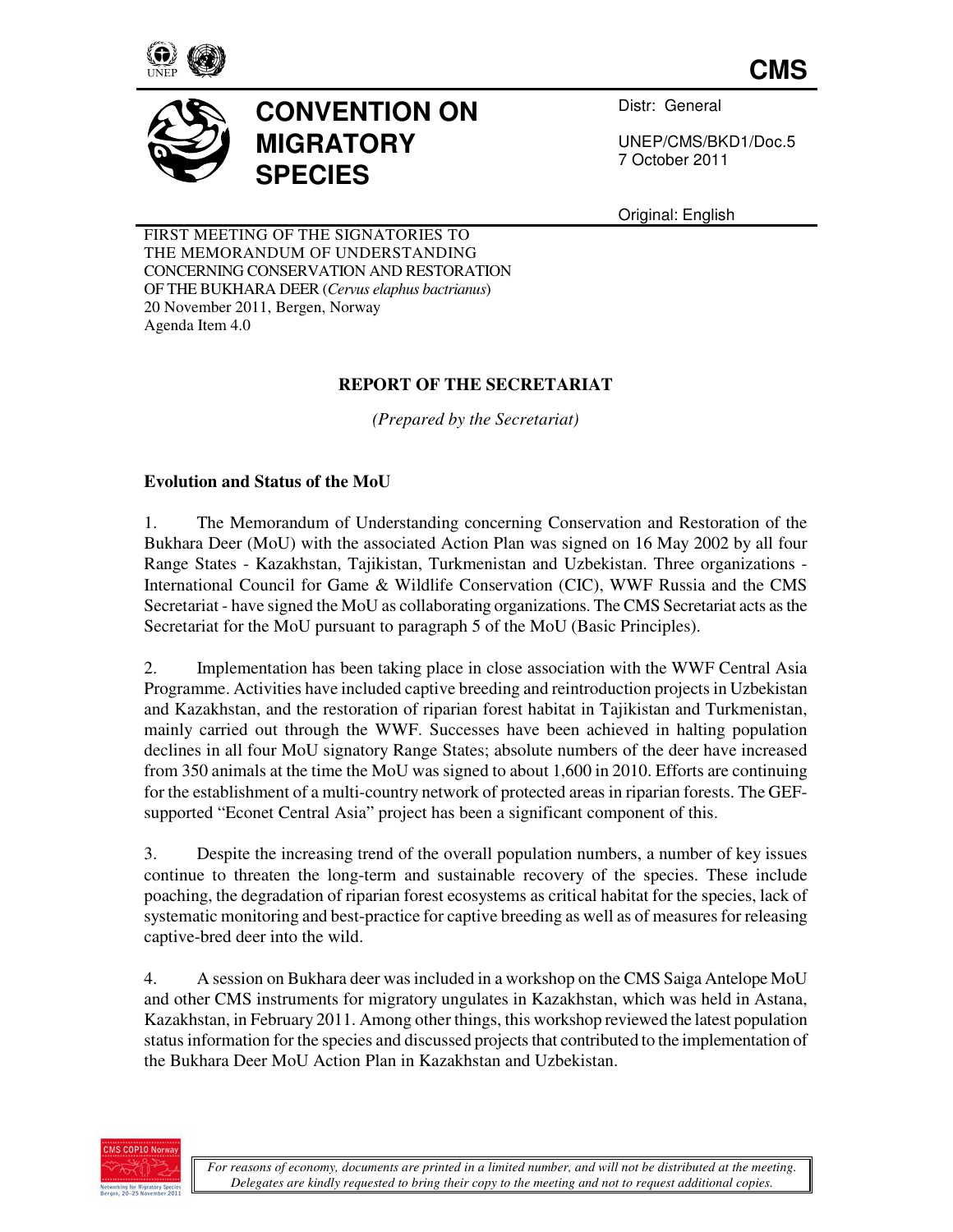5. One of the outcomes of this workshop was the decision to look into the possibility of involving Afghanistan into the conservation of Bukhara Deer under the MoU, as the country is a Range State of the species. Considerations to expand the geographic scope of the MoU to include Afghanistan as a Range State are laid out in UNEP/CMS/BKD1/Doc.7 and will be discussed under Item 6 of the Provisional Agenda. Opening the MoU for signature to other States or Organizations would require amendments to the MoU.

6. Paragraph 2 of the MoU entrusts the CMS Secretariat with convening meetings involving all the authorities concerned to assess implementation of the MoU and the Action Plan. The CMS Secretariat accordingly has organized this First Meeting of the Signatories.

7. In 2010, the Government of Germany provided a Junior Professional Officer for Central Asian issues, for a period of two years, starting in October of that year. The Secretariat could thereby increase its capacity to coordinate the MoU. However, whether the Secretariat will be able to permanently establish this position will be decided at the Tenth CMS Conference of the Parties (COP10) in Bergen, Norway (20-25 November 2011).

## **Relevant outcomes from COP9: Taxonomic Reference**

8. Following a recommendation from the  $14<sup>th</sup>$  Meeting of the Scientific Council, the Ninth Conference of the Parties to CMS (COP9) adopted the following publication as the standard nomenclatural reference for terrestrial mammals: Wilson, D. E. & Reeder, D. M. (ed.) (2005): Mammal Species of the World. A Taxonomic and Geographic Reference. Third edition, John Hopkins University Press.

9. As a consequence, the CMS Appendices now list the Bukhara Deer as *Cervus elaphus yarkandensis*, while the MoU still refers to the species as *Cervus elaphus bactrianus*. The Secretariat considers the current reference of the MoU as appropriate and proposes not to follow the new taxonomic reference, which would also require an amendment to the MoU.

## **National reports and overview report**

10. Paragraph 5 of the MoU invites Signatory States to provide the Secretariat with annual national reports and asks the Secretariat to distribute the reports received and compile an overview report. A draft national report format has been prepared by the Secretariat (UNEP/CMS/BKD1/Doc.10). The draft format will be discussed under the Item 7 of the Provisional Agenda in order to establish a final report format.

11. The Signatory States have been asked to provide national reports for this meeting without using a standard reporting format. As at 15 September 2011, only Tajikistan has submitted its national report. The report has been made available within the documentation for the Meeting as documents UNEP/CMS/BKD1/Inf.4.1-5.

## **List of National Contact Points**

12. Paragraph 4 of the MoU invites the Signatory States to officially designate a competent authority to serve as a contact point for the other Signatories. The names and addresses of one